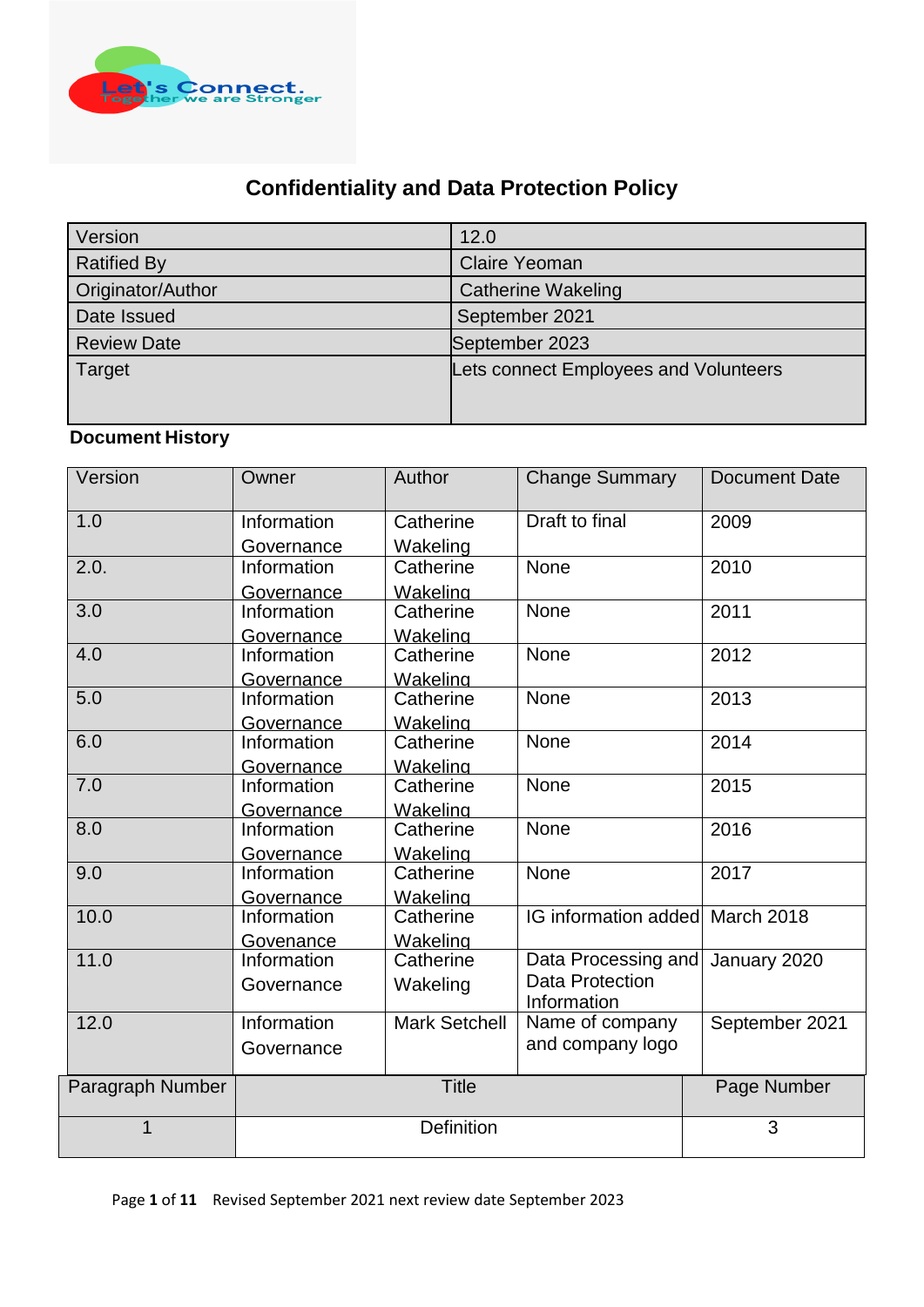

| $\overline{2}$ | Roles and Responsibilities                             | 3              |
|----------------|--------------------------------------------------------|----------------|
| 3              | Legal Basis for Processing Confidential Information    | 5              |
| $\overline{4}$ | <b>Confidentiality Guidance</b>                        | 5              |
| 4.1            | Exceptions to confidentiality                          | 5              |
| 4.2            | Verbal information                                     | 5              |
| 4.3            | Access to client information                           | 6              |
| 4.4            | Confidentiality of Information                         | 6              |
| 4.5            | <b>Types of Confidential Information</b>               | $\overline{7}$ |
| 4.6            | Requests for Information by the Police and<br>Media    | $\overline{7}$ |
| 4.7            | <b>Data Protection</b>                                 | $\overline{7}$ |
| 4.8            | The principles for processing personal data            | 8              |
| 5              | <b>Data Retention Period</b>                           | 8              |
| 5.1            | Data Security                                          | 8              |
| 5.2            | Storage of Confidential Data/Information               | 9              |
| 5.3            | Disposal of Confidential Information                   | 9              |
| 5.4            | <b>Confidentiality of Passwords</b>                    | $9\,$          |
| 5.5            | Password Security                                      | 9              |
| 5.6            | <b>E-Mailing Confidential Information</b>              | 10             |
| 5.7            | <b>Commercially Sensitive Information</b>              | 10             |
| 6              | <b>Reporting of Breaches</b>                           | 10/11          |
| $\overline{7}$ | Data processing on behalf of other data<br>controllers | 11             |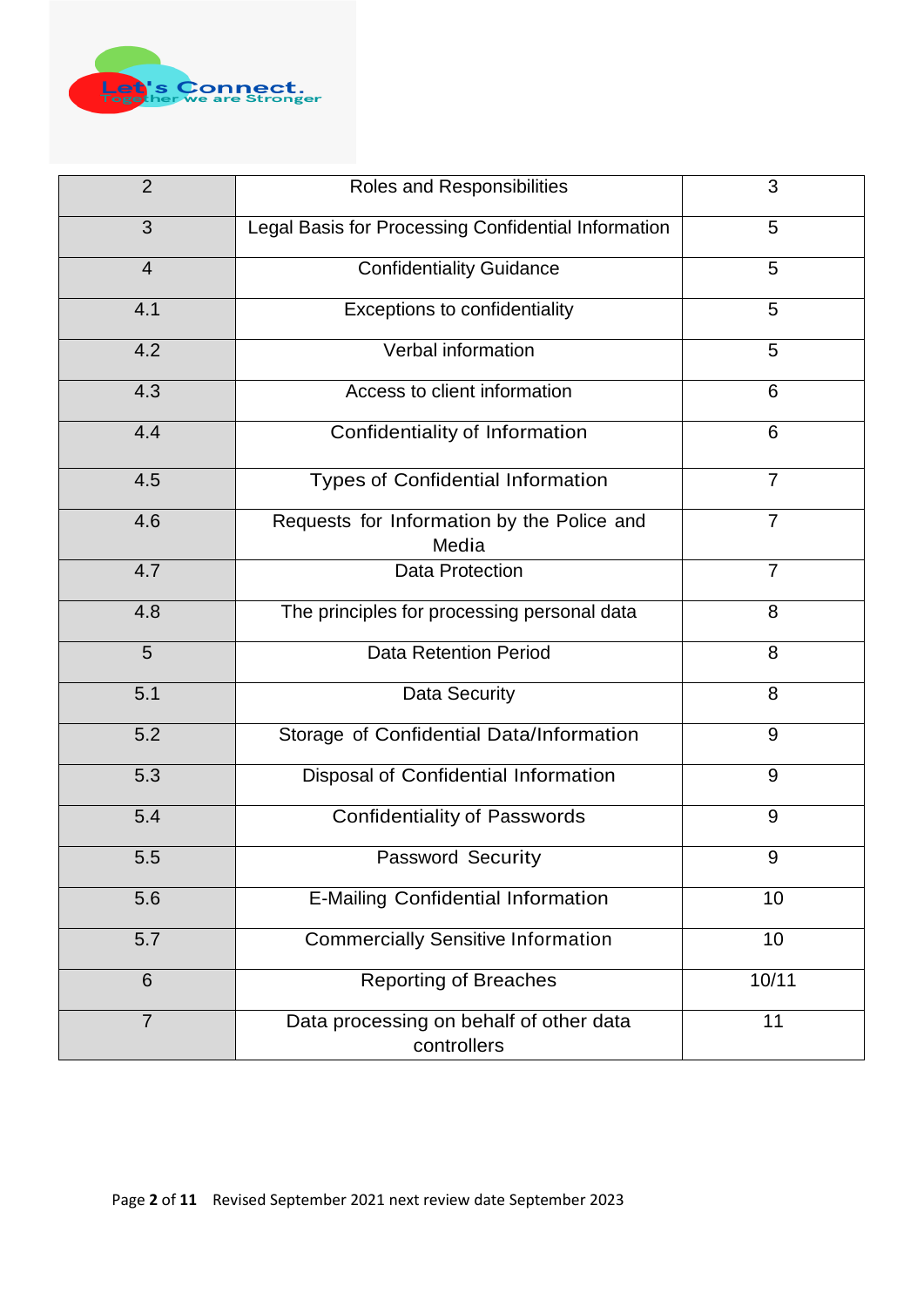

# **1. Definition**

The purpose of this Confidentiality Policy is to lay down the principles that must be observed by all who work within Lets connect and have access to person-identifiable information or confidential information. All staff need to be aware of their responsibilities for safeguarding confidentiality and preserving information security.

All employees working in Lets connect and delivering NHS and Social Care contracts are bound by a legal duty of confidence to protect personal information they may come into contact with during the course of their work. This is not just a requirement of their contractual responsibilities but also a requirement within the common law duty of confidence and the Data Protection Act 1998. It is also a requirement within the NHS Care Record Guarantee, produced to assure patients regarding the use of their information

### **2. Roles and Responsibilities**

#### The Chief Executive

The Chief Executive has overall responsibility for strategic and operational management, including ensuring that Lets connect's policies comply with all legal, statutory and good practice guidance requirements.

#### The Caldicott Guardian

The Caldicott Guardian is responsible for ensuring implementation of the Caldicott Principles with respect to patient-identifiable information.

The Information Governance Working Group An Information Governance Working Group oversees the development and implementation of Information Governance compliance, policy and procedure.

The Data Protection Officer are responsible is overseeing a company"s data protection strategy and its implementation to ensure compliance with GDPR requirements**.**

All employees working at Lets connect are bound by a legal duty of confidentiality. This means that they are obliged to keep any personal and confidential information, commercially sensitive and business in confidence details they become party to as part of their employment strictly confidential. Information should only be disclosed with the consent of the individual concerned, written consent from senior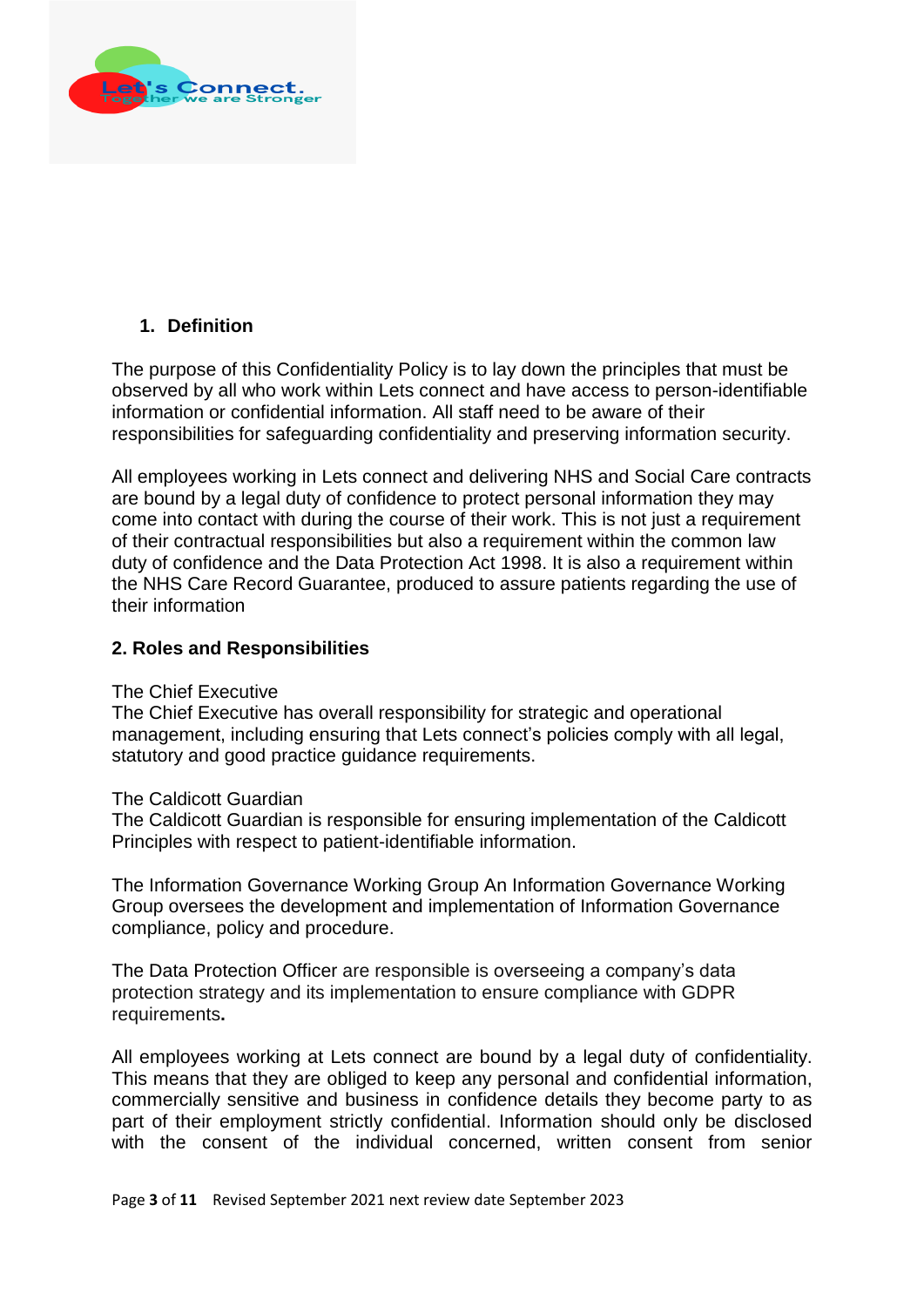

management or with the approval of the Caldicott Guardian.

No employee shall breach their legal duty of confidentiality, allow others to do so, or attempt to defeat any of Lets connect's security systems or controls in order to do so. Legal obligations in relation to confidentiality derive from:

> Data Protection Act (2018) Computer Misuse Act (1990) Human Rights Act (1998) Common Law Duty of Confidentiality Calicott Principles General Data Protection Regulations (2018)

Under the Common Law Duty of Confidentiality any employee (permanent, contracted or agent) may be personally liable in a court of law for unauthorised disclosure of personal data. This code has been produced to protect staff, by making them aware of the correct procedures for making disclosures and dealing with personal information.

Confidentiality is an important principle that enables people to feel safe in sharing their concerns and to ask for help. However, the right to confidentiality is not absolute. Sharing relevant information with the right people at the right time is vital to good safeguarding practice.

All staff and volunteers should be familiar with internal safeguarding procedures for raising concerns. They can also contact either the police or the local authority safeguarding lead for advice, without necessarily giving an individual's personal details, if they are unsure whether a safeguarding referral would be appropriate.

Some basic principles:

- Don't give assurances about absolute confidentiality.
- Try to gain consent to share information as necessary.
- Consider the person's mental capacity to consent to information being shared and seek assistance if you are uncertain.
- Make sure that others are not put at risk by information being kept confidential:
- Does the public interest served by disclosure of personal information outweigh the public interest served by protecting confidentiality?
- Could your action prevent a serious crime?

Page **4** of **11** Revised September 2021 next review date September 2023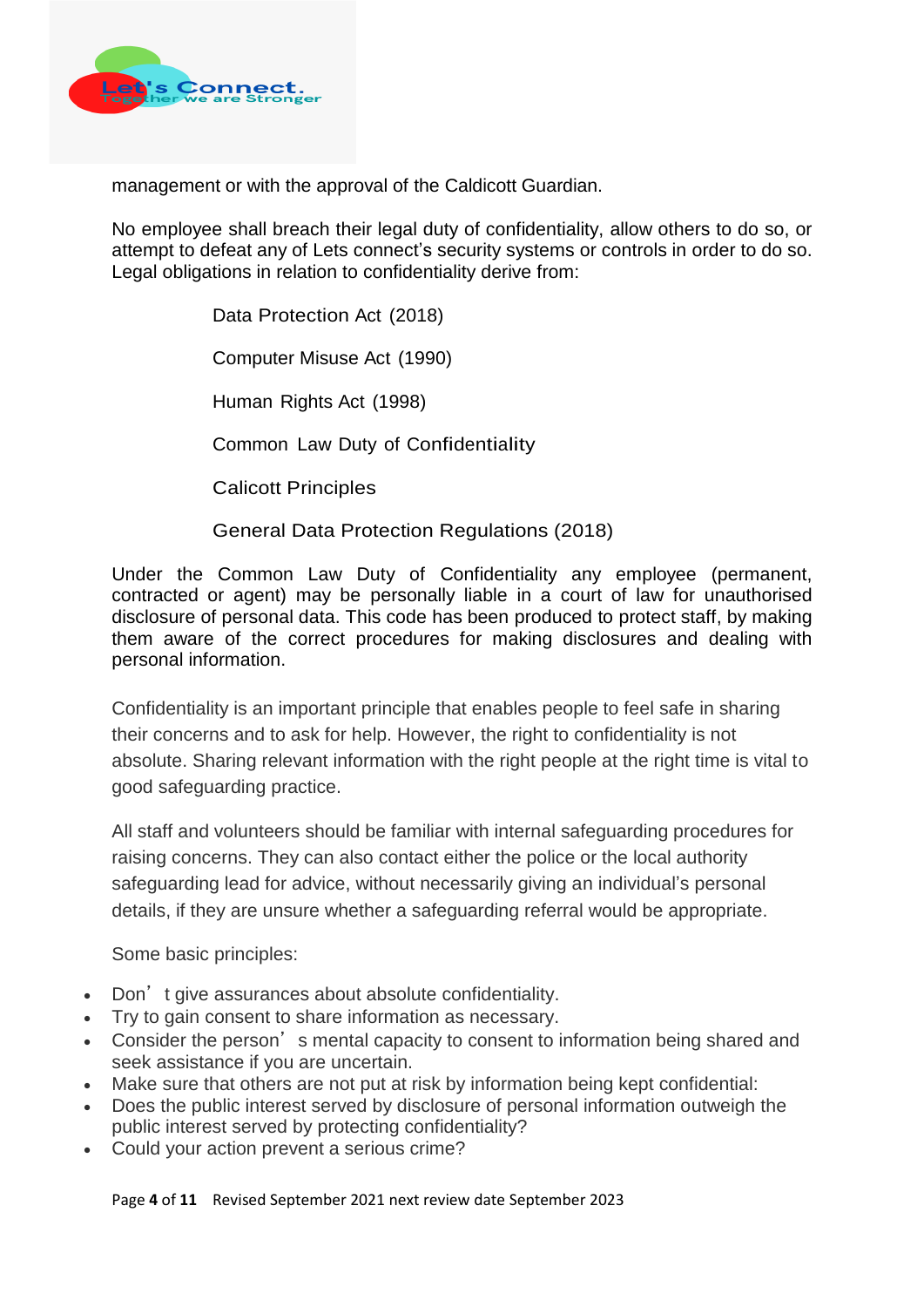

- Don"t put management or organisational interests before safety.
- Share information on a 'need-to-know' basis and do not share more information than necessary.
- Record decisions and reasoning about information that is shared.
- Carefully consider the risks of sharing information in relation to domestic violence or hate crime.

The sharing of information in health and social care is guided by the Caldicott principles. These principles are reflected in the Data Protection Act and the General Data Protection Regulations:

- Justify the purpose(s).
- Don't use personal confidential data unless it is absolutely necessary.
- Use the minimum personal confidential data necessary for purpose.
- Access to personal confidential data should be on a strict need-to-know basis.
- Everyone with access to personal confidential data should be aware of their responsibilities.
- Comply with the law.
- The duty to share information can be as important as the duty to protect patient confidentiality.

# **3. Legal Basis for Processing Confidential Information**

The organisation must demonstrate a legal basis for the processing of and the sharing of confidential information. The requirement to have a lawful basis in order to process personal data is not new. It replaces and mirrors the previous requirement to satisfy one of the 'conditions for processing' under the Data Protection Act 1998 (the 1998 Act). However, the GDPR places more emphasis on being accountable for and transparent about your lawful basis for processing. The GDPR also brings in new accountability and transparency requirements. The organisation should make sure it has clearly documented the lawful basis so that it can demonstrate compliance in line with Articles 5(2) and 24. Legal basis for processing information can be found on the organisations privacy notices.

# **4. Confidentiality Guidance**

# **4.1 Exceptions to confidentiality (Clients)**

If the receiver of information has good reason to believe that the client is involved in the following, the relevant bodies should be notified:

- Risk to public or staff safety
- Vulnerability or safeguarding concerns
- Terrorism (The Prevention of Terrorism Act)
- Committing a serious crime
- Serious physical harm to others

Page **5** of **11** Revised September 2021 next review date September 2023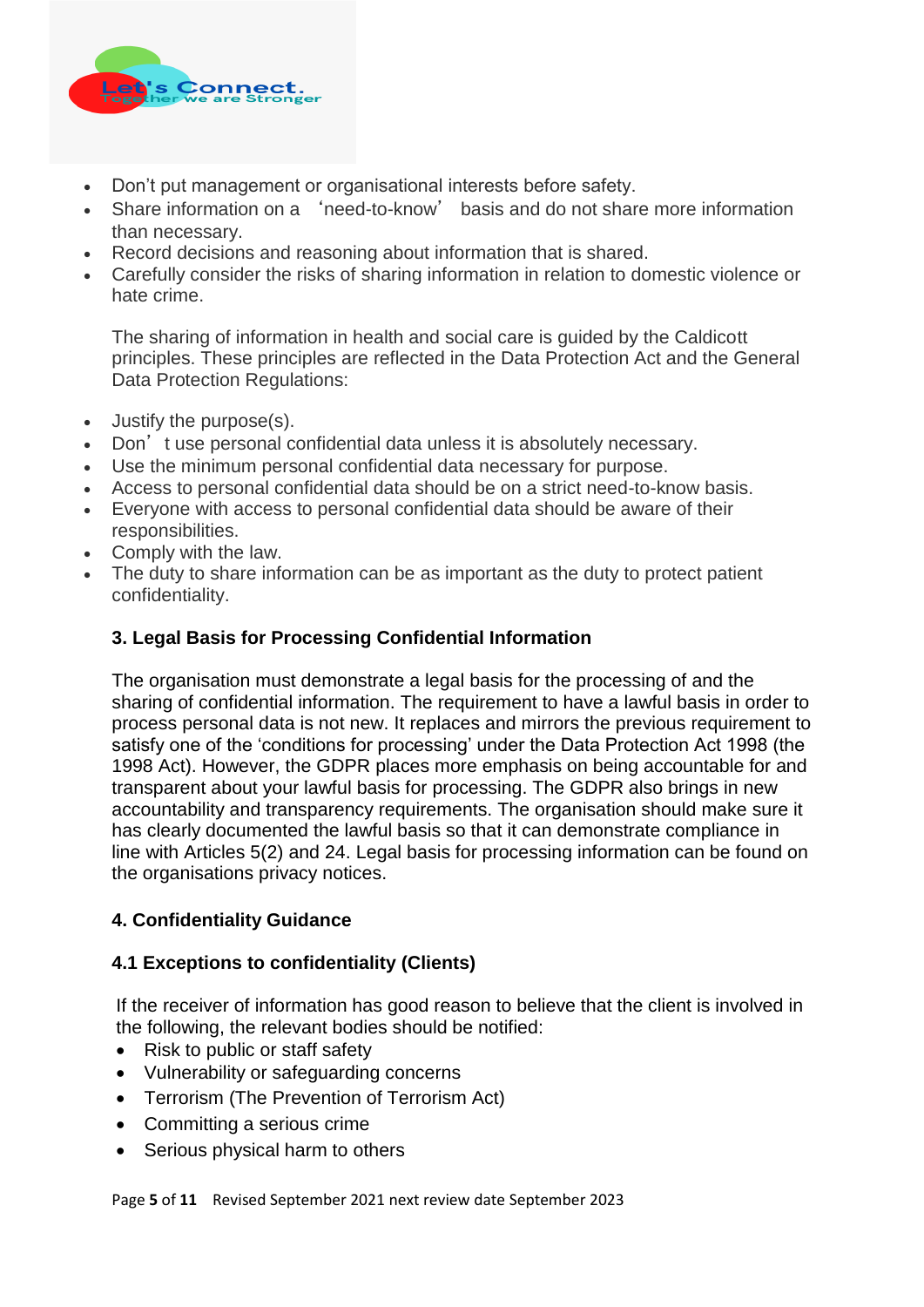

- Abuse of a child
- Serious harm to yourself

# **4.2 Verbal information**

Information received from clients or workers should be treated in confidence and not discussed with others without consent (subject to exceptions).

For supervision; clients must not be identified only by the problems/issues that need to be discussed.

For case studies; there should not be any identifying information given, only context of the person"s life situation.

### **4.3 Access to client information**

Staff and volunteers will be permitted access to client information on a need to know basis only. Access to client information will be monitored and any staff member accessing information without a legitimate reason for doing so will be subject to disciplinary action.

External Agencies requesting access to client information will be subject to the Subject Access Request policy. Justification for releasing information must be identified and logged, along with client consent for information to be released. In addition to justification for releasing information, a log will be kept of the external agency requesting the information, the purpose of the request, the date the request was received, what information was released and who released it.

If the client has not provided explicit consent to liaise with family, friends or external agencies, this must be respected, and no information should be disclosed. This includes confirmation of the person accessing the service or attendance at appointments.

If information is requested by a referrer prior to the initial appointment being carried out, the service can confirm that the referral has been received and an appointment has been booked. This information should not be imparted without first confirming the identity of the person requesting the information and confirming that they are the referrer as outlined in the "Admin guide to requests for client information". During the initial appointment, the client should be informed of the information request and be asked for consent to provide any further details. If they refuse consent at this point, no further information should be disclosed unless it relates to the exceptions of confidentiality outlined above.

If the organisation receives a call of an urgent nature from the police, crisis team or GP and the information is conducive to client care then it may be necessary to disclose information. Prior to any information disclosure, advice should be sought from the Information Governance Lead or Caldicott Guardian in the first instance.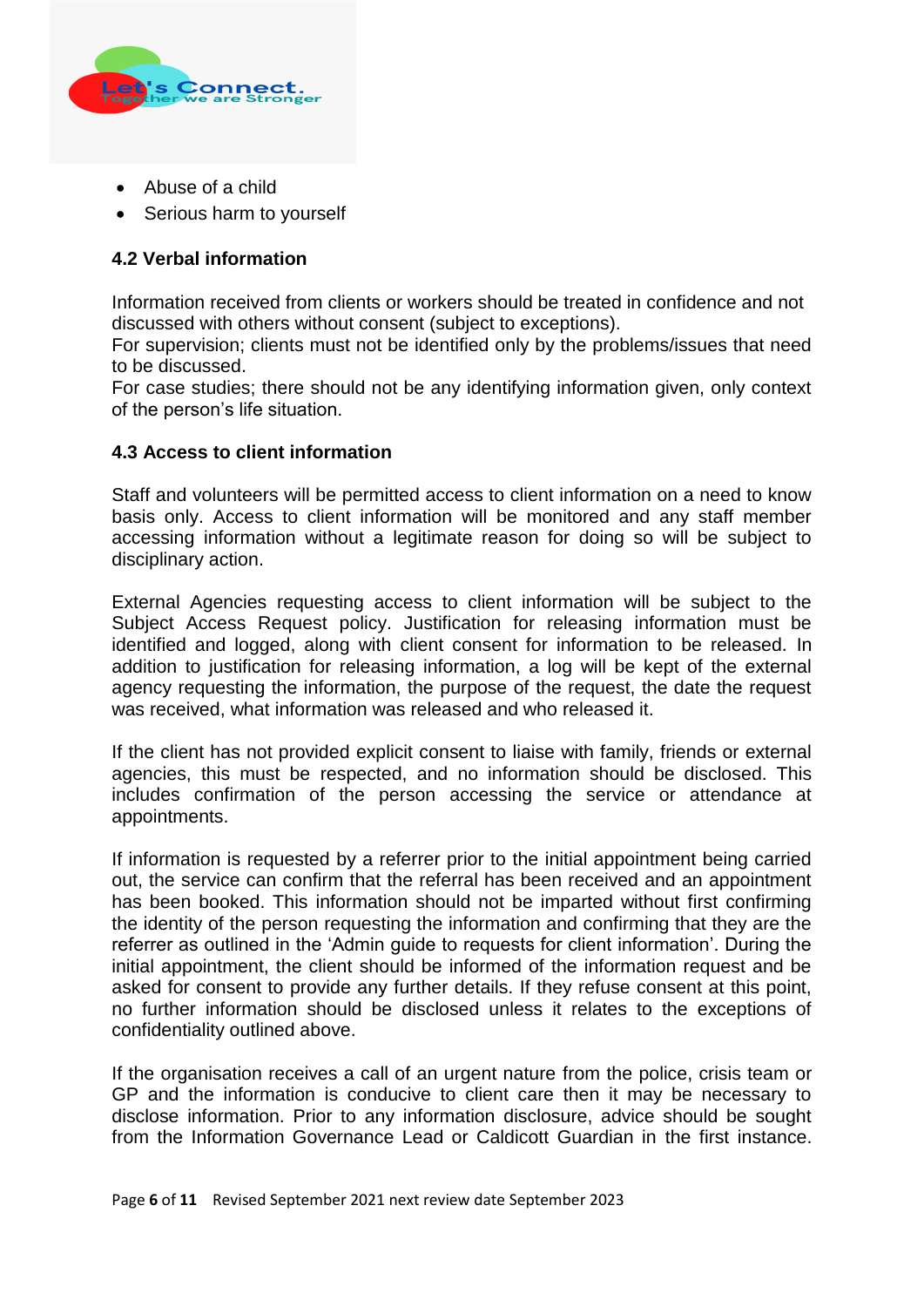

Callers must always be informed that they will be called back whilst the nature of the information request is reviewed, and a decision is made.

If there is any doubt as to whether information should be disclosed, the decision must be passed to the Caldicott Guardian for approval.

# **4.4 Confidentiality of Information**

All employees and volunteers are responsible for maintaining the confidentiality of any information gained as a result of their employment by Lets connect.

# **4.5 Types of Information**

- **Personal Confidential Information**  this term describes personal information or data about identified or identifiable individuals, which should be kept private or secret. For the purposes of this notice "personal" includes the Data Protection Act and General Data Protection Regulations definition of personal data, but it is adapted to include deceased as well as living people. "Confidential" includes both information 'given in confidence' and 'that which is owed a duty of confidence' and is adapted to include "sensitive", as defined in the Data Protection Act and General Data Protection Regulations. Confidential information can be anything that relates to clients (e.g. complaints, serious untoward incidents), staff or any other person, held either on paper, disc, computer file or printout, video, photograph or even heard by word of mouth. It includes information stored on portable devices such as laptops and palmtops. It can take many forms including patient details, audits, employee records, occupational health records etc.
- **Pseudonymised** this is data that has undergone a technical process that replaces your identifiable information such as NHS number, postcode, date of birth with a unique identifier, which obscures the "real world" identity of the individual patient to those working with the data
- **Anonymised** this is data about individuals but with identifying details removed so that there is little, or no risk of the individual being re-identified
- **Aggregated** Statistical data about several individuals that has been combined to show general trends or values without identifying individuals within the data such as age ranges.

#### **4.6 Requests for Information by the police and Media**

Any requests for information from the media (newspapers, TV companies etc.) should always be referred to the service manager and must be discussed with the Caldicott Guardian. The request may constitute a Freedom of Information request and must follow the guidance outlined in the Information Sharing Framework.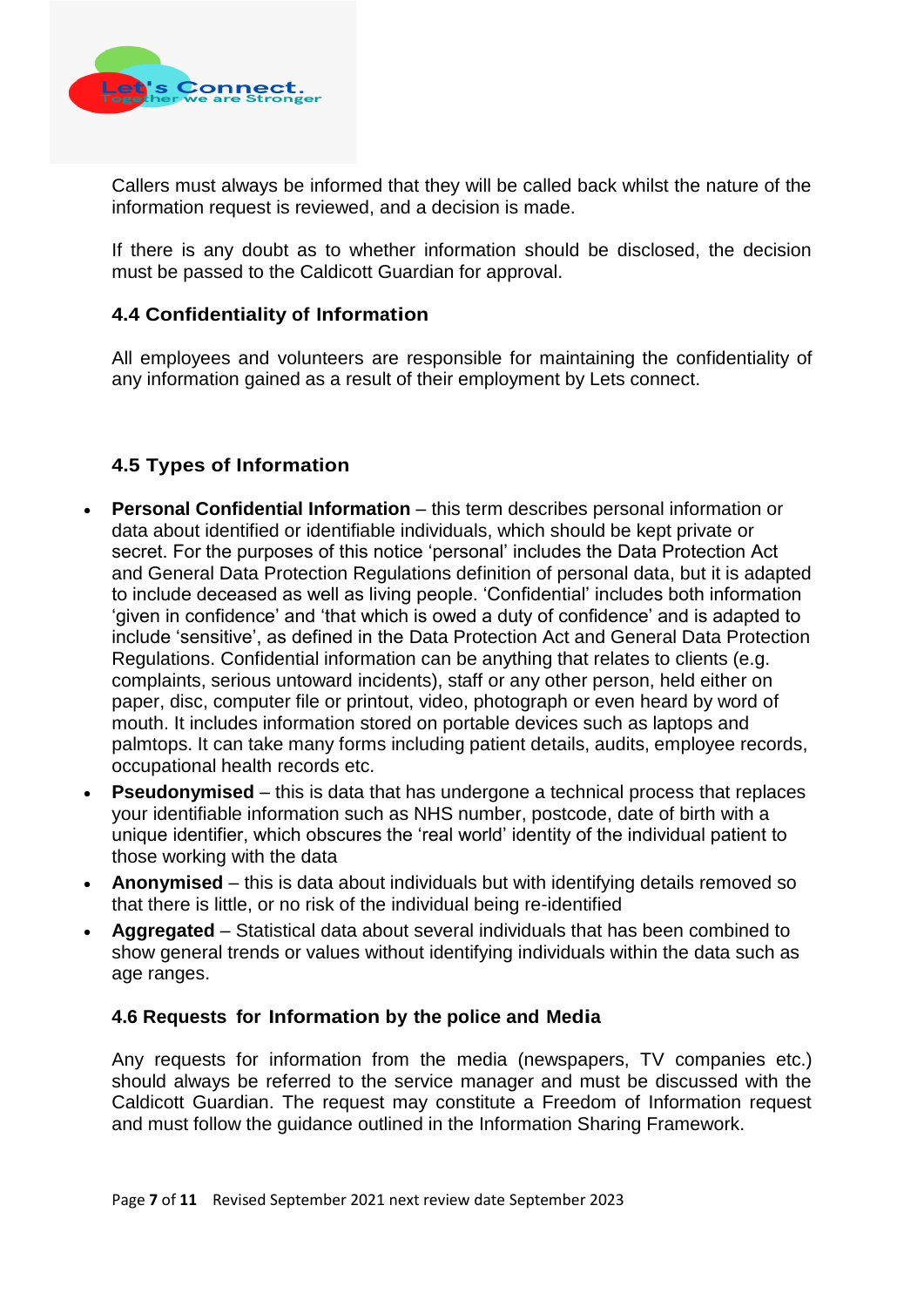

### **4.7 Data Protection**

Anyone who obtains personal information ("data") about other individuals is a "data controller" and is thus regulated by the General Data Protection Regulations (GDPR) (2018). The regulations control what can lawfully be done with information and gives individuals certain rights to control how information about them is obtained, used, stored and distributed. These rights include the right to find out what information a data controller has about them and ask for copies of it.

#### **4.8 The principles for processing personal and confidential data are as follows:**

Processed lawfully, fairly and in a transparent manner

collected for specified, explicit and legitimate purposes and not further processed in a manner that is incompatible with those purposes; further processing for archiving purposes in the public interest, scientific or historical research purposes or statistical purposes shall not be considered to be incompatible with the initial purposes;

adequate, relevant and limited to what is necessary in relation to the purposes for which they are processed;

accurate and, where necessary, kept up to date; every reasonable step must be taken to ensure that personal data that are inaccurate, having regard to the purposes for which they are processed, are erased or rectified without delay;

kept in a form which permits identification of data subjects for no longer than is necessary for the purposes for which the personal data are processed; personal data may be stored for longer periods insofar as the personal data will be processed solely for archiving purposes in the public interest, scientific or historical research purposes or statistical purposes subject to implementation of the appropriate technical and organisational measures required by the GDPR in order to safeguard the rights and freedoms of individuals;

processed in a manner that ensures appropriate security of the personal data, including protection against unauthorised or unlawful processing and against accidental loss, destruction or damage, using appropriate technical or organisational measures

#### **5. Data Retention Period**

Client data will be retained as necessary for up to 8 years. Data will only be retained for a period of longer than 8 years if it is material to legal proceedings or should otherwise be retained in our interests after that period. We will process data in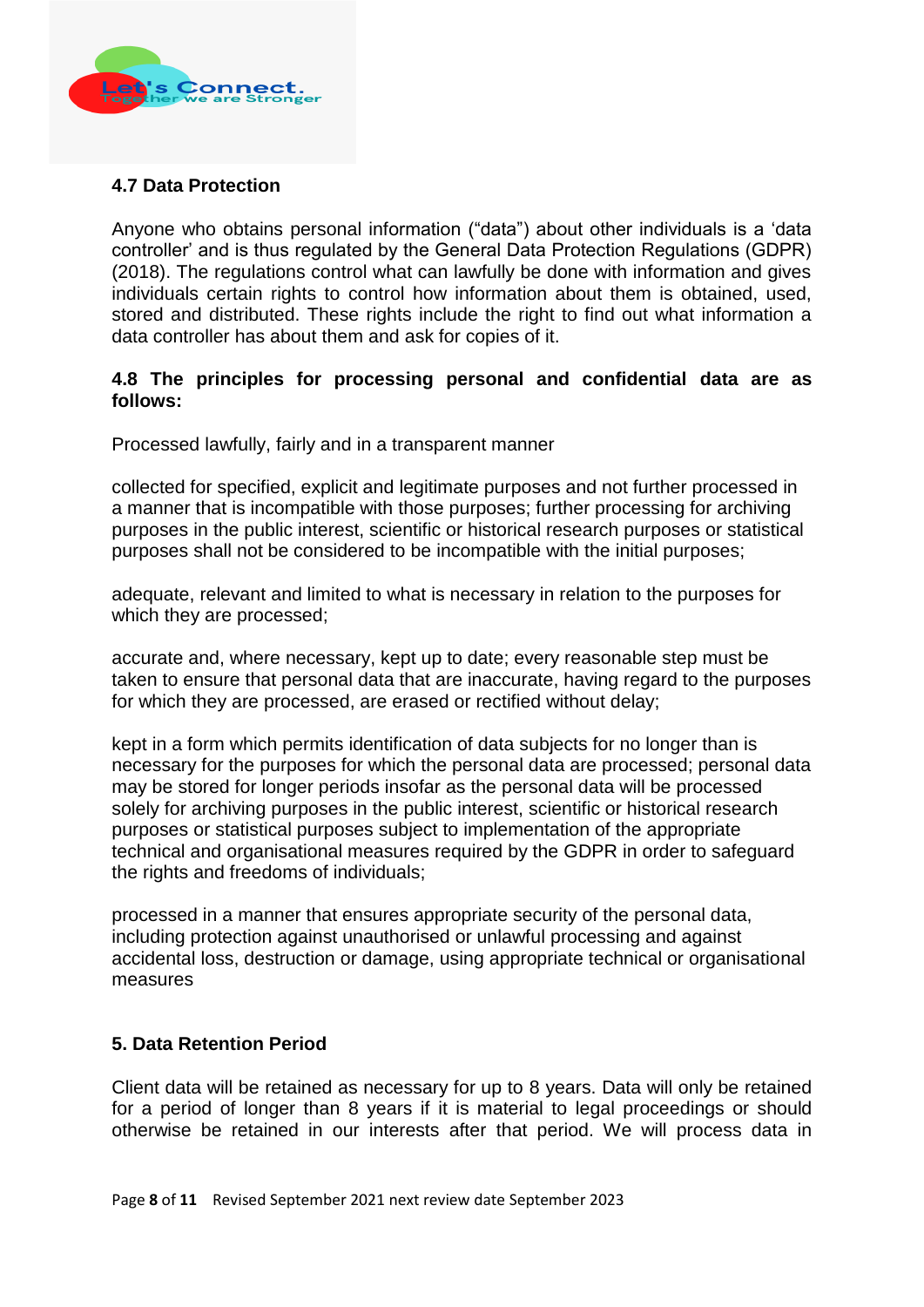

accordance with rights under the Act. Data will be kept in a secure system whether manual or computerised to the best of our ability at all times.

Please refer to Employee Data Protection Policy for employee data retention schedules.

### **5.1 Data Security**

An encrypted Dreytek vigor 2820n router stops any unauthorised users from accessing our network and Avira anti-virus software is installed on all laptops and desktops.

### **5.2 Storage of Confidential Data/Information**

Lets connect store client information on an information management system called IAPTus, which is provided by Mayden. Their system security is of the same standard used by the Ministry of Defence and the NHS. Each member of staff has a username and password for the system. There is a 2-point security process that needs to be completed before the staff member can get access to the system. Access to records is monitored and restricted to those staff members who have a legitimate purpose for accessing it. This includes the administration team, data team, management team and allocated clinician. All access to records must be justified. The data team monitor access and report on this to the Information Governance Manager on a regular basis.

Lets connect also utilise Pragmatic Tracker for use in its smaller projects. This is hosted on a secure network and only non-identifiable information is stored on the system.

Lets connect also store minimal paper records which are used as a backup if the electronic system is not accessible. These are stored in a locked filing cabinet whilst the client is active within the service. The filing cabinet is in a locked room with a keypad lock; the code for which is changed monthly. We have a secure storage unit for archived paper records at an offsite storage facility. The unit is only accessible via a keypad lock and limited staff members have the code.

Please refer to Employee Data Protection Policy for detail on how employee records are stored.

#### **5.3 Disposal of Confidential Information**

When disposing of paper-based person-identifiable or confidential information the confidential waste bins must always be used. The organisation has a contract with Shred Centre who ensure that all confidential information is disposed of in line with data protection legislation.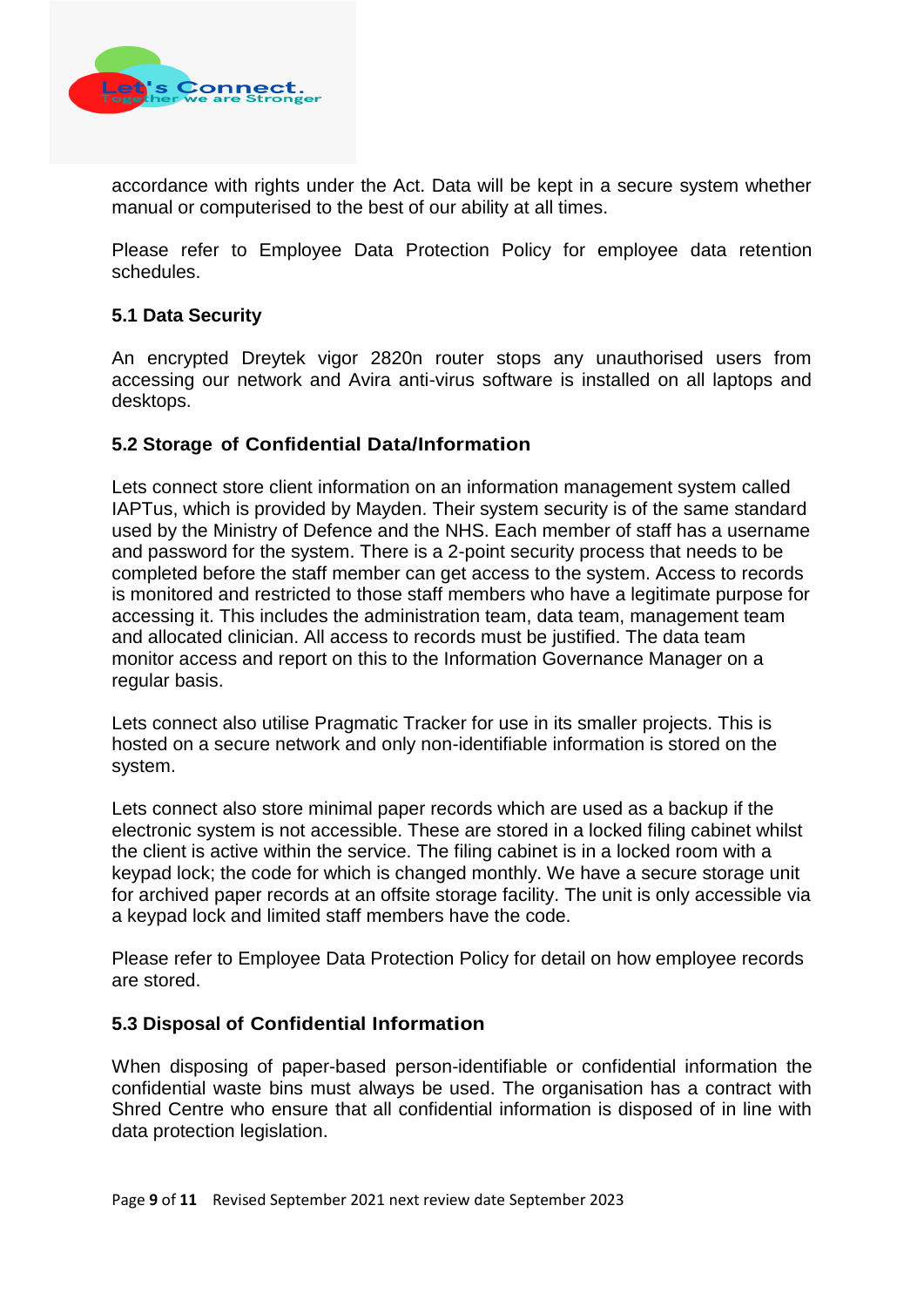

# **5.4 Confidentiality of Passwords**

Personal passwords issued to or created by employees should be regarded as confidential and those passwords must not be communicated to anyone. Passwords should not be written down. Passwords should not relate to the employee or the system being accessed (e.g. do not use your name as a password). Passwords should contain a combination of upper and lowercase letters, numbers and symbols to comply with IT standards and DH guidance. Passwords should be routinely changed and should differ from passwords used previously.

### **5.5 Password Security**

No employee should attempt to bypass or defeat the security systems or attempt to obtain or use passwords or privileges issued to other employees. Any attempts to breach security should be immediately recorded on an incident reporting form and reported to the HR manager. This could also result in a breach of the Computer Misuse Act 1990 that could lead to civil or criminal action.

### **5.6 E-Mailing Confidential Information**

The transmission of personal identifiable information externally over the internet email (e.g. Outlook, Webmail) is prohibited. Personal information should not be emailed to and from organisation email accounts. However, if client confidential must be transmitted via email, the Information Governance Lead has access to an encrypted NHS email account.

#### **5.7 Commercially Sensitive Information**

Any form of information that could adversely prejudice the commercial interests/activities of Lets connect, any other organisation or individual should be considered as confidential and must not be used or disclosed to third parties unless required by exception.

#### **6. Reporting of Breaches**

A regular report on breaches of confidentiality of person-identifiable or confidential information shall be presented to the Information Governance Group. The information will enable the monitoring of compliance and improvements to be made to the policy and procedures.

What is a personal data breach?

A personal data breach means a breach of security leading to the accidental or unlawful destruction, loss, alteration, unauthorised disclosure of, or access to, personal data. This includes breaches that are the result of both accidental and deliberate causes. It also means that a breach is more than just about losing personal data.